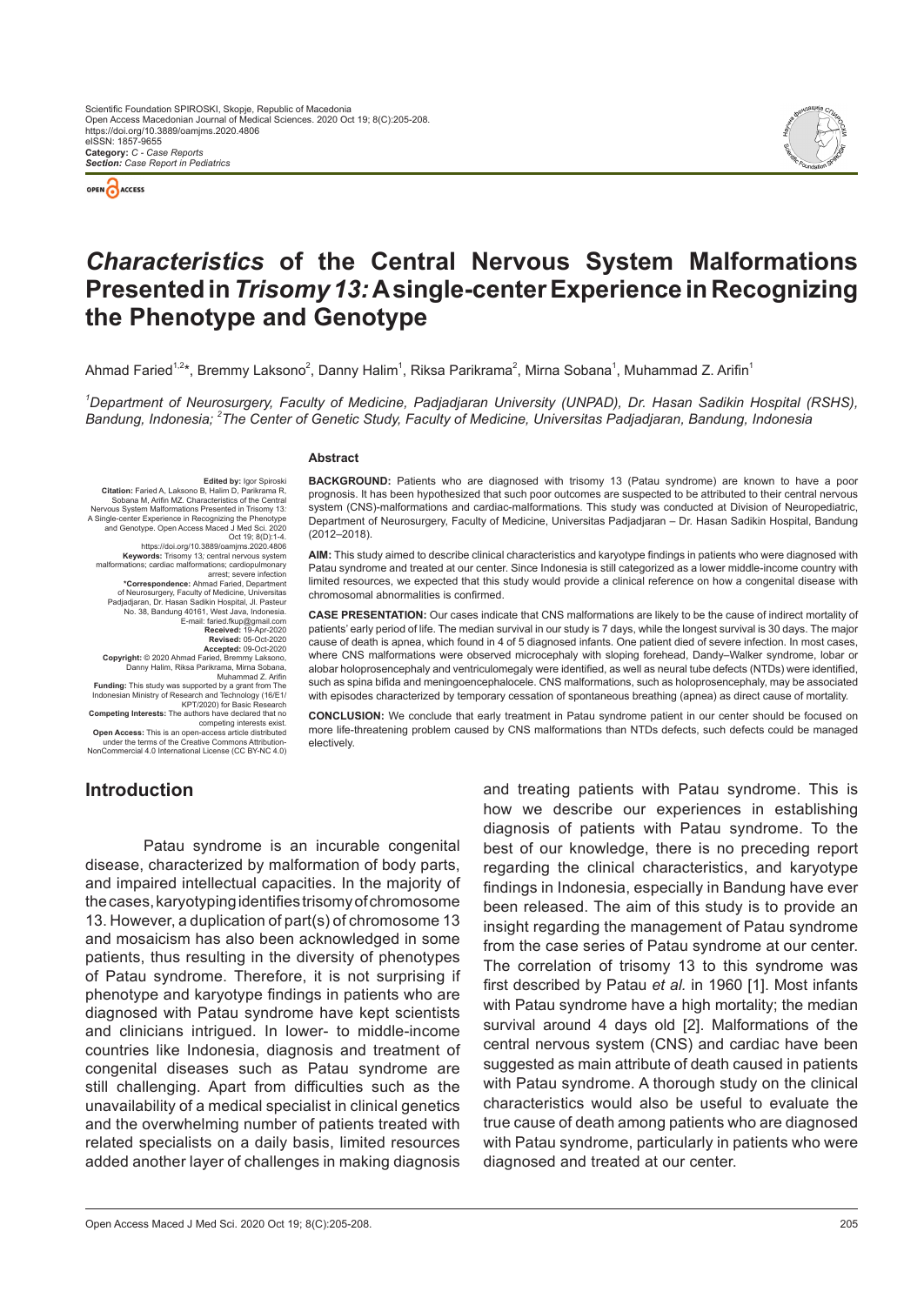#### **Case Presentation**

This is a case series study performed in a single center: Faculty of Medicine, Universitas Padjadjaran (FK UNPAD) – Dr. Hasan Sadikin Hospital (RSHS), Bandung. Patients suspected of having Patau syndrome were initially admitted to the department of pediatrics or neurology before being consulted to the department of neurosurgery. When necessary, the diagnosis was confirmed the cytogenetic examination. Data were collected from patients who were suspected of having Patau syndrome, in the period of 2012– 2018. The inclusion criteria were patients with clinical phenotype of Patau syndrome and having been confirmed of having trisomy of chromosome 13. Since karyotyping is not covered by our national insurance coverage, not all patients who were suspected with Patau syndrome could be included in this study. They were around 15 patients suspected with Patau syndrome, which was admitted during the study period; most clinical examinations reveal as microcephaly, cleft lip and palate, and low set ears. Clinical characteristics and karyotype findings were constructed from patients' medical record.

Five patients with Patau syndrome who had their diagnosis confirmed at the period of 2012 to 2018 were included in this study (Table 1):

Patient #1. was born a term from P2A1 mother (37–38 weeks of gestation), with multiple congenital anomaly (posterior meningioencephalocele rupture, microcephaly, right microphtalmia, immature retina at the left eye, short neck, labiopalatoschisis, and low set ear); karyotype as 47, XY, +13 (Figure 1), and imaging evaluations shown a dextrocardia, right lung dysgenesis, and spina bifida at the corpus of thoracic vertebra 1, 2, and 3; open wound care as treatment for meningioencephalocele rupture with antibiotics therapy for infection occurred and respiratory failure complications (Figure 2) treated in neonatology intensive care unit with poor prognosis; and apnea as cause of death.

Patient #2. was born a term from P1A0 mother (37–38 weeks of gestation); with multiple congenital anomaly (microcephaly with sloping forehead, widely set eyes, labiopalatoschisis, omphalocele); karyotype as 47, XX, +13, and imaging evaluations shown polydactyl; complications from sepsis neonatorum treated in neonatology intensive care unit with poor prognosis; and severe infection as cause of death.



*Figure 1: Representative results of karyotyping of Trisomy 13. Chromosomes images obtained from cover slide glass, with three sets of chromosome 13 are shown with arrows (a). Reported rearrangement of the total chromosomes showed that the patient has a total of 47 chromosomes, including three complete copies of chromosome 13 shown in the red circle (b)*

Patient #3. was born a term from P1A0 mother (37–38 weeks of gestation), with Dandy–Walker syndrome and seizure; karyotype as 47, XY, +13, and imaging evaluations shown hypoplasia of the vermis, cystic dilatation of the fourth ventricle, and enlarged posterior fossa with torcular-lambdoid inversion; respiratory failure complications treated in neonatology intensive care unit with poor prognosis; and apnea as cause of death.



*Figure 2: Identified clinical features showed sloping forehead microcephaly, a broad flat nose, widely set eyes with posterior meningioencephalocele rupture, right microphtalmia, absent of eyebrows (white arrow), immature retina at the left eye, short neck, labiopalatoschisis, abnormal low set of ears (red circle) (a). Radiological feature showing dextrocardia, right lung dysgenesis, unclear renal contour and spina bifida of corpus vertebra thoracal 1,2,3 (b)*

Patient #4. was born aterm from P5A2 mother (38 weeks of gestation), with microcephaly, microphthalmia, labiopalatoschisis, and low set ears; karyotype as 47, XX, +13, and imaging evaluations shown lobar holoprosencephaly (Figure 3) and ventriculomegaly; respiratory failure complications treated in neonatology intensive care unit with poor prognosis; and apnea as cause of death.

Patient #5. was born premature from P3A1 mother (35 weeks of gestation), with microcephaly with

Table 1: Clinical characteristics of five patients who were diagnosed with trisomy 13; phenotypes findings was shown below

| No. | Gender | Year     | Age when          | Survival rate | Clinical phenotypes                                                                                                       |
|-----|--------|----------|-------------------|---------------|---------------------------------------------------------------------------------------------------------------------------|
|     |        | admitted | karyotyped (days) | (days)        |                                                                                                                           |
|     | Male   | 2012     | 6                 |               | Posterior Meningioencephalocele Rupture + Multiple Congenital Anomaly (Microcephaly, Right Microphtalmia, Immature        |
|     |        |          |                   |               | Retina at the left eye, Short Neck, Labiopalatoschisis, Low Set Ear, Dextrocardia, Right Lung Dysgenesis, Spina Bifida at |
|     |        |          |                   |               | the Corpus of Thoracic Vertebra 1,2,3), Respiratory Failure (cause of death: Apnea)                                       |
|     | Female | 2016     | 3                 |               | Microcephaly with sloping forehead, Widely Set Eyes, Labiopalatoschisis, Omphalocele, Polydactyl, Sepsis Neonatorum       |
|     |        |          |                   |               | (cause of death: Severe infection)                                                                                        |
|     | Male   | 2017     | 21                | 30            | Dandy–Walker Syndrome, Seizure, Respiratory Failure (cause of death: Apnea)                                               |
| 4   | Female | 2017     | 6                 |               | Microcephaly, Lobar Holoprosencephaly, Ventriculomegaly, Microphtalmia, Labiopalatoschisis, Low Set Ears, Respiratory     |
|     |        |          |                   |               | Failure (cause of death: Apnea)                                                                                           |
| 5   | Male   | 2018     |                   |               | Microcephaly with sloping forehead, Alobar Holoprosencephaly, Ventriculomegaly, Labiopalatoschisis, Ambiguous Genitalia,  |
|     |        |          |                   |               | Respiratory Failure (cause of death: Apnea)                                                                               |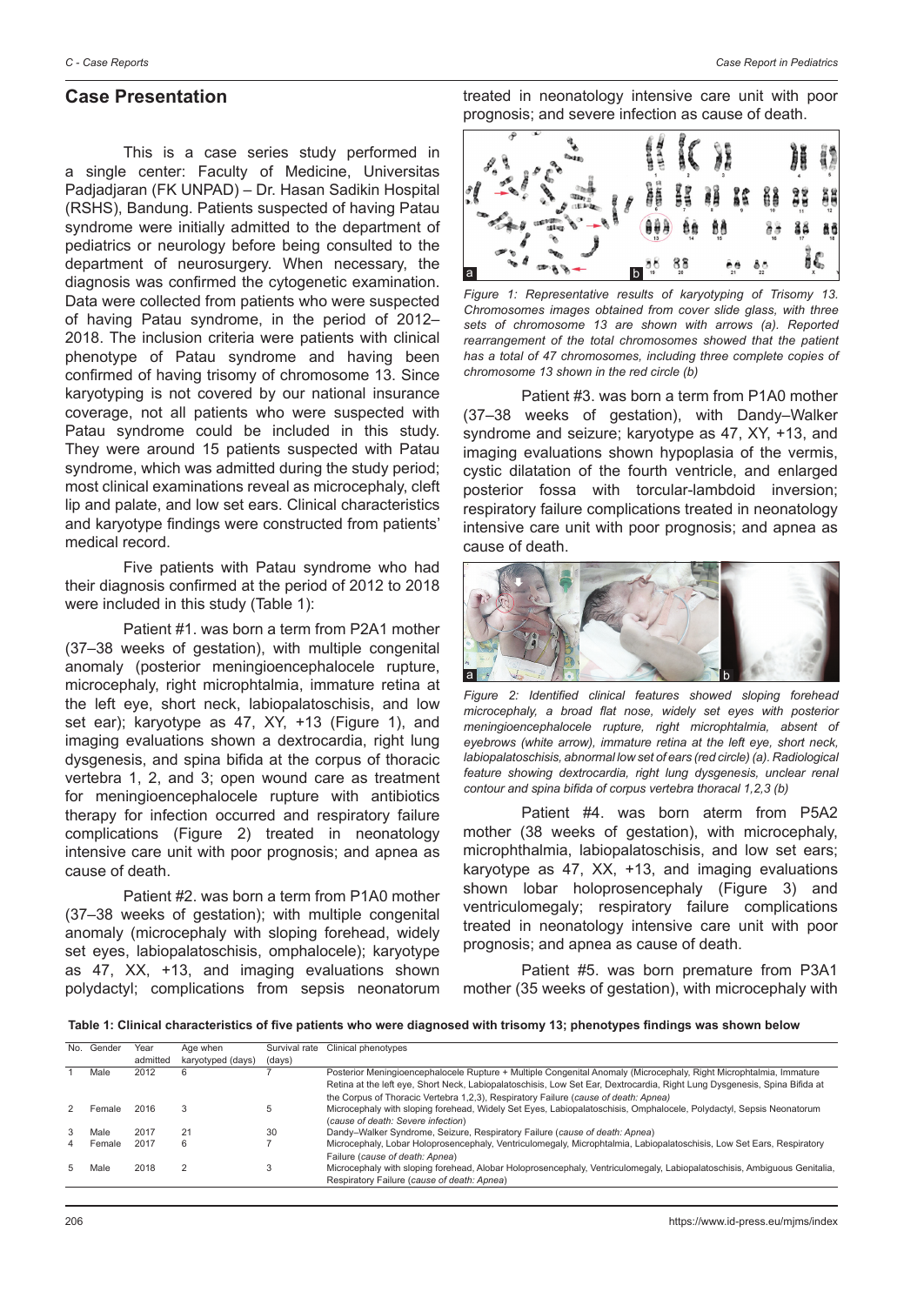sloping forehead, labiopalatoschisis, and ambiguous genitalia; karyotype results 47, XY, +13, and imaging evaluations shown alobar holoprosencephaly (Figure 3) and ventriculomegaly; respiratory failure complications treated in neonatology intensive care unit with poor prognosis; and apnea as cause of death. Despite clinical managements, all patient-reported in our study died between 3 and 30 days after birth. The median survival age of our reported study was 7 days, and despite the presence of CNS-malformations and cardiac-malformations, the cause of death in four patients was cardiopulmonary arrest, while the severe infection was acknowledged in one patient.



*Figure 3: CT scan showed anomali such sloping forehead microcephaly, alobar holoprosencephaly (a) or lobar holoprosencephaly (b) with ventriculomegaly and labiopalatoschisis*

### **Discussion**

Patau syndrome is a congenital disorder which is caused by non-disjunction of chromosome 13 during meiosis in 1 of the 2 gametes, resulting in complete or partial trisomy of chromosome 13. To date, Patau syndrome has a prevalence of 1:8000–12,000 live births [2], [3]. The phenotype of trisomy 13 patients may vary in accordance with the findings whether the chromosome defect is complete or partial and whether it occurs in all cells or in some cells (mosaicism). Severe malformations involving multiple organs, including microcephaly, cyclopia, abnormal nasal structures, cleft lip and palate, low set ears, cardiac defect, and polydactyly have been described, as clinical features found in trisomy 13 patients. Furthermore, it has also been associated with neural tube defects (NTDs), such as encephalocele, anencephaly, and spina bifida. In a study performed in 2000–2011 as population-based registries of 16 European countries, the prevalence of cardiac malformations was 57% (51–64%) and CNS malformations were 39% (33–46%). Boys were less likely to have CNS malformations than girls  $(OR=0.46$ [0.27–0.77]) [4].

Byrne and Warburton identified trisomy 13 in an aborted embryo with encephalocele [5]. A study by Seller discovered that 8% of patients with trisomy 13 had spina bifida [6]. Phadke and Thakur reported prenatal diagnosis of iniencephaly, alobar holoprosencephaly, and cyclopia in a fetus with mosaic trisomy 13 [7]. Halder *et al*. reported mosaic trisomy 13 in a fetus with iniencephaly, anencephaly, facial clefts, single umbilical artery, dilated right cardiac atrium, ventricle, and clubfoot [8]. Several studies have shown that NTDs are acquired in approximately 8% of trisomy 13 cases [2], [5], [9]. Rodriguez *et al.* revealed spina bifida in three out of 34 patients diagnosed with trisomy 13 (8.8%).<sup>9</sup> Wyllie *et al*. identified meningocele in one patient, while encephalocele in two patients, in among 36 patients, diagnosed with trisomy 13 (8.33%) [2]. In our study, holoprosencephaly (lobar and alobar) with ventriculomegaly was identified in 2 live-born patients. All infants were presented with CNS malformations and died between 3 and 30 days of life. The cause of death in four out of five patients was recurrent apnea. Sepsis was found in the other patients whose apnea was not identified. Cyanosis was identified in three patients, which was attributed to the congenital heart defects and cardiopulmonary arrest. Medical examinations and nursing notes confirmed the presences of inadequate breathing in all patients.

In several studies, the median survival for liveborn children with trisomy 13 is 7–10 days, about 90% die within the  $1<sup>st</sup>$  year, with the majority (approximately 80%) dying within the  $1<sup>st</sup>$  month of life. However, longer survival is possible. There are published cases of patients with trisomy 13 who are over 5 years of age. Lower frequency of heart defects may contribute to the longer survival. In a Canadian cohort, the mean 1-year survival was 19.8%, and 10-year survival was 12.9%. Most deaths occurred in the first 3 months of life [10], [11], [12], [13]. When a routine head USG findings suspect the presence of trisomy 13 in a fetus, confirmation of the diagnosis of trisomy 13 can be acquired by prenatal genetic screening. Until now, there is no specific therapy or treatment for patients with trisomy 13. Thus, the prognosis of infants with trisomy 13 is extremely poor, while the majority of patients are stillborn (stillbirth). The average survival by the age of patients with trisomy 13 is 2.5 days, while only one in 20 infants live longer than 6 months [3]. Usually, the non-interventional paradigm of providing supportive treatment has been recommended for trisomy 13 since the high mortality of the disorder, the severe intellectual disability in those that survive beyond 1 year of age, and the lack of a cure. However, acceptance of this paradigm is not universal because survival beyond infancy is possible, particularly in those who receive intensive treatment. In a Canadian cohort study, 29 of the 41 children who underwent surgeries ranging survived for at least 1 year after the first surgery [14], [15].

To the best of our knowledge, this is the first case series study of trisomy 13 in Indonesia. Our study observed NTDs surgery, such as cele resection, to correct encephalocele, meningioencephalocele, or myelomeningocele. Despite intensive managements, including medications, Patau syndrome patients showed no significant improvement in survival. Since